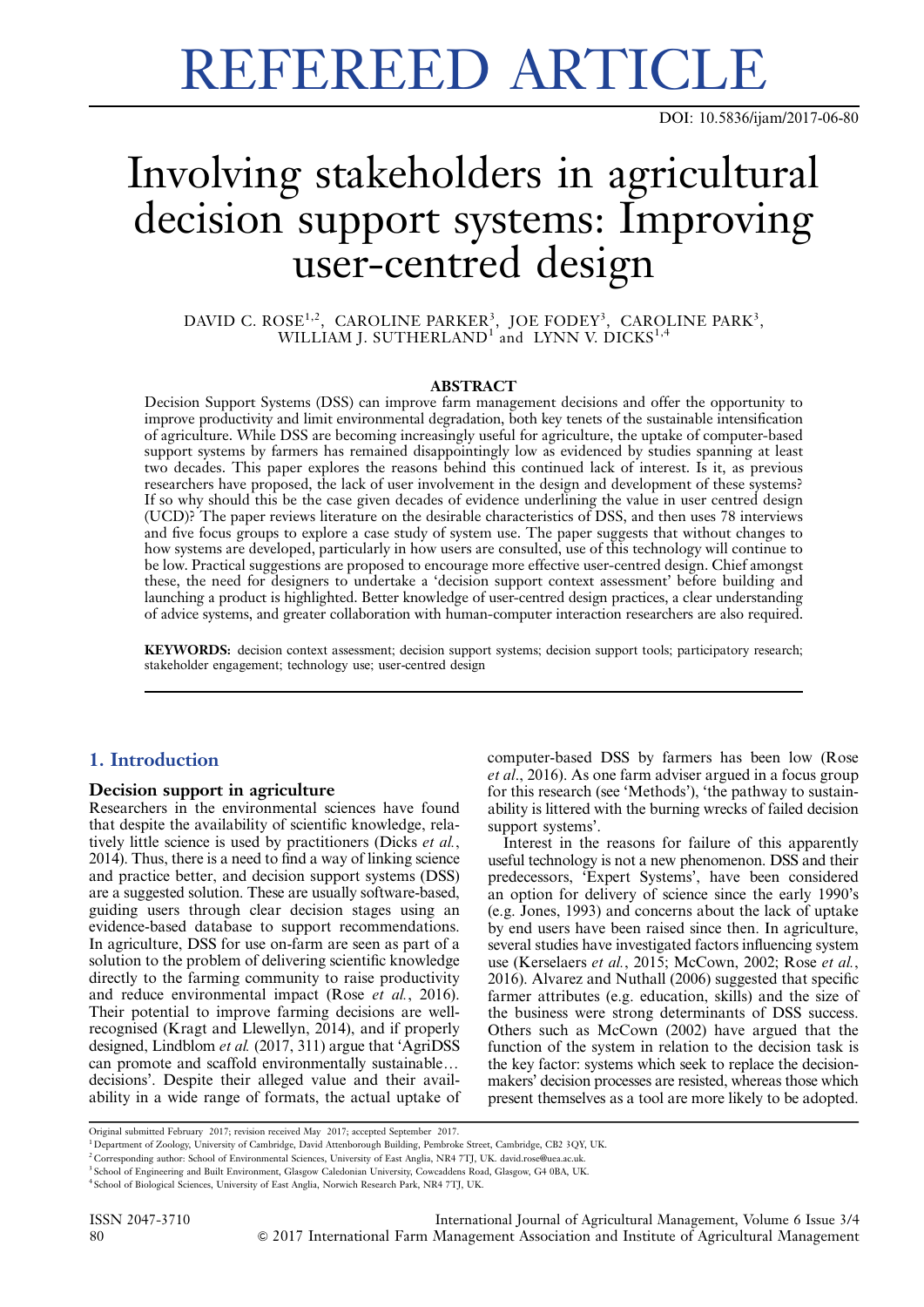<span id="page-1-0"></span>Box 1: Desirable characteristics of DSS in agriculture (Rose et al., 2016)

| Desirable characteristics |                                |  |
|---------------------------|--------------------------------|--|
|                           | Performance                    |  |
| 2                         | Ease of use                    |  |
| 3                         | Peer recommendation            |  |
| 4                         | Trust                          |  |
| 5                         | Cost                           |  |
| 6                         | Habit                          |  |
|                           | Relevance to user              |  |
| 8                         | Farmer-adviser compatibility   |  |
| 9                         | Awareness of age               |  |
| 10                        | Awareness of business scale    |  |
| 11                        | Awareness of farming type      |  |
| 12                        | Awareness of IT eductation     |  |
| 13                        | <b>Facilitating conditions</b> |  |
| 14                        | Compliance                     |  |
| 15                        | Level of marketing             |  |

The importance of ensuring the compatibility of the system to existing farm practices and technologies is stressed by Aubert et al. (2012).

Rose et al. (2016) found many of the same influential factors. Fifteen key factors were distinguished (see Box 1).

## Participatory approaches/User-Centred Design as a solution

Parker and Sinclair (2001) argued that the reason for lack of uptake was the approach taken to the system development, which had limited understanding of decisionmaking in practice (see also Lindblom et al., 2017; Rodela et al., 2017). They proposed that the technology-centred methods adopted by many developers were the main reason for the mismatch between the tool delivered and the needs of the end-user. In an ethnography of a software manufacturer, Woolgar (1990) concluded that the lack of UCD of many systems occurred as a direct result of the disconnect between designers and users. This problem was noted by Cooper (1999) who proposed the now well-established design tool of Personas as local fixed representations of key user characteristics and needs.

Parker and Sinclair (2001) concluded that the logical approach to reducing barriers to use would be for DSS developers to adopt user-centred design (UCD) methods, which are widely discussed in human-computer interaction (HCI) research. Although HCI researchers have rarely engaged in agriculture (Lindblom et al., 2017), a UCD approach involves an assessment of the decision-making environment in which decisions are made, including finding out about the workflows of end users. Conducting such a decision context assessment is a key hallmark of UCD, ensuring that systems are adapted towards existing user needs and workflows, rather than trying to force users to change routines (Allen *et al.*, 2017; Aubert *et al.*, 2012; Evans et al., 2017; Lindblom et al., 2017). Evidence from fields such as agriculture (Kragt and Llewellyn, 2014; Oliver et al., 2017; Rossi et al., 2014), and public health (van der Heide et al., 2016), strongly suggests that adapting the tool to existing workflows, and consulting users throughout, is more effective than expecting users to change their behavior. Understanding use workflows is also important to ensure that technologies are relevant to user needs (Weatherdon et al., 2017).

In coastal risk management, Santoro et al., (2013) found that involving users at the beginning of a project to design DSS was essential to meet stakeholder needs. In medicine, UCD methods have also been shown to have a beneficial impact. For example, Thursky and Mahemoff (2006) used a range of UCD techniques in the requirements identification and design stages of an antibiotic prescribing DSS for Intensive Care Unit use. The careful attention taken by the developers to the existing tasks and work patterns of the intended users resulted in a design which substantially reduced the time taken to perform the prescribing task and was thus rapidly adopted into practice.

# The problem of validating the impact of user participation

One of the problems in reviewing the issues around uptake, and the value of any particular approach to system development, is that there is little discussion of actual system use within the scientific literature (van Delden et al., 2011). While there are many papers describing DSS within agriculture<sup>5</sup>, most focus on the development of systems or innovations in modelling. While this in itself underlines the technology driven nature of DSS development, it makes it difficult to find studies supporting or disproving the notional value of UCD. A good example of this is a piece of work by Oliver et al. (2012). Based on a case study of farmers in the Taw region of Devon in the UK, these researchers investigated the role of farmers in designing DSS. They argued that six stages were needed to include farmer knowledge in the design of systems, but follow-up research on whether a trial of this process had improved uptake was not carried out. Despite limited investigations into the effect of UCD on DSS adoption in the long-term, however, a few studies contained within a review by Lindblom et al. (2017) do support the link.

In order to elucidate further the role of UCD practice in agriculture, two studies are described in this paper. The first reviews the literature for determinants of success in those DSS that have had active use. The second takes a case study approach to reveal the extent to which farmers and advisers are being consulted in the design of DSS. The output from these investigations is used to promote the value of UCD approaches in DSS development, including better collaboration between agricultural scientists and HCI researchers.

# 2. Methods

# Structured literature review

A literature review was conducted to assess the factors found to be influential in encouraging successful uptake of DSS in a range of disciplines. To place emphasis on user data rather than theory, the review focused on papers that provided evidence that the described systems had been in actual use. Sectors of particular interest are: health, which shares a concern with biological systems; construction, whose activities are similarly impacted by weather; and manufacturing, which shares a focus on production processes. The search was limited to 20 years (1994–2014), and there were four attributes for the initial search:

a) Relevance to decision support. For this a set of terms was used, which were previously validated in a similarly focused systematic review (Wu et al., 2012).

<sup>5</sup>A basic search on the Web of Science database at the time of writing generated over 3000 results.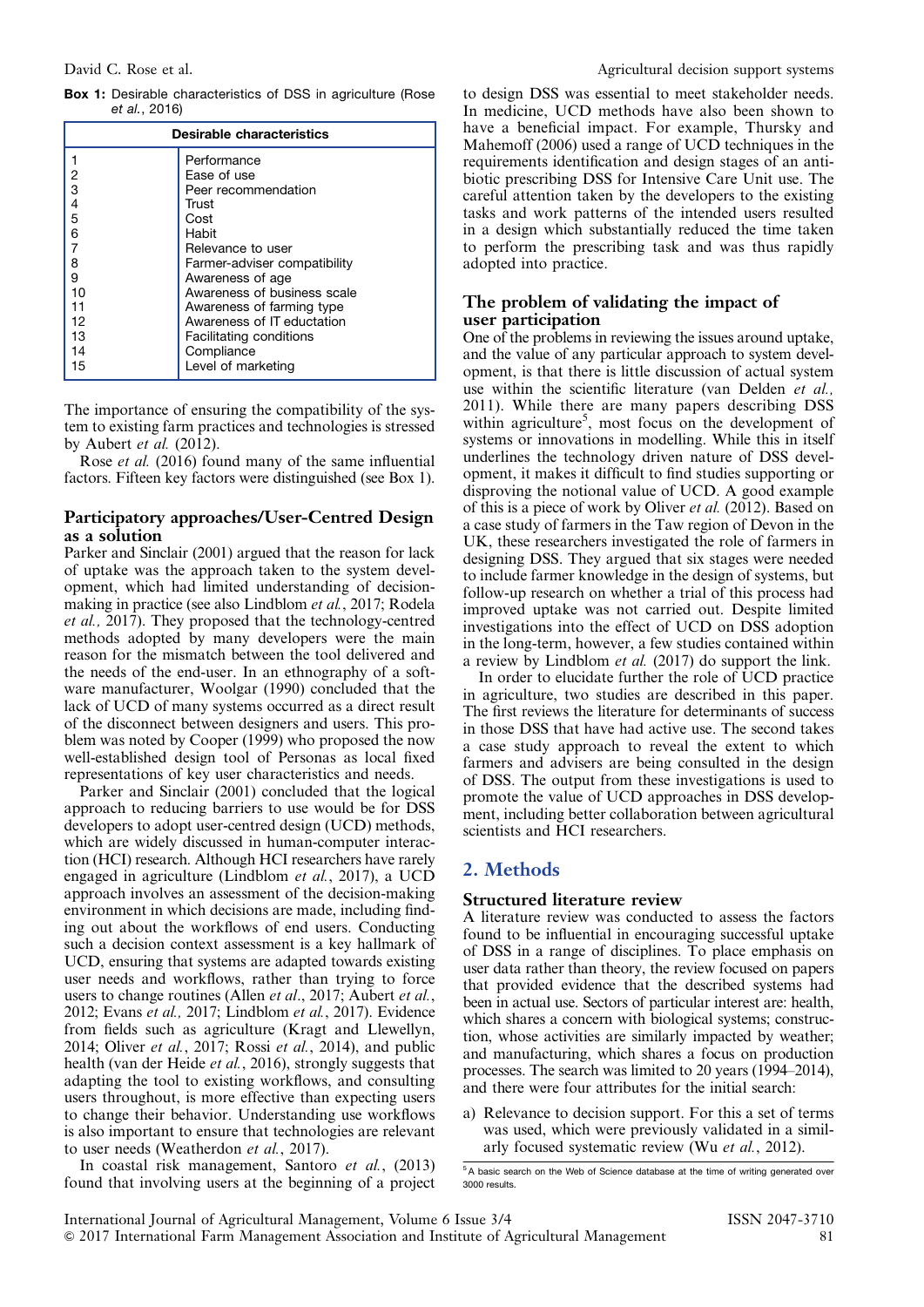

Figure 1: Filtering process used in the selection of papers for the literature review

- b) A focus on systems that had been in active use.
- c) An evaluation of the success of the system in use.
- d) An evaluation focused on the end user.

An overview of the process is illustrated by Figure 1, and further details of the review process are detailed in appendix 1.

# DSS uptake in agriculture: an English and Welsh case study

A case study of the use of DSS in English and Welsh agriculture was selected to act as a microcosm for system use in agriculture. End users in this case were defined as farmers, but also professional advisers. Studies have shown that a farm adviser's role in encouraging efficient farming practices is now more central than ever, and their advice is highly valued by farmers (AIC, 2013; Ingram, 2008; Prager & Thomson, 2014). One of their roles can be to encourage farmers to take up new innovations (Jakku & Thorburn, 2010).

Five focus groups lasting up to an hour were held with arable farmers (2), arable advisers, dairy farmers, and red meat farmers. These made use of existing networks of farmer/adviser meeting groups. They were typically attended by 10-15 individuals and were recorded and transcribed. The focus groups centred on the use of DSS, posing questions such as 'do you use DSS?', and 'what influences you to use a new DSS?'. Through group interaction, the factors affecting uptake were discussed, as was the level to which end users felt included in the processes of design and delivery.

For a more in-depth personal view of the use of DSS, and the place for UCD, 78 semi-structured interviews lasting up to an hour were conducted with farmers and advisers in three different study regions across England and Wales (Wensum in Norfolk, Taw in Devon, and Conwy in North Wales). Of these 78 participants,

33 were arable or livestock advisers, and 45 were farmers covering the arable (14), upland livestock (Less Favoured Areas (LFAs) - 19), and lowland livestock sectors (9), but also including dairy (3). These entreprises were chosen as they covered the largest area of land in the UK as compared with entreprises such as horticulture, pigs, and poultry. The farmers were recruited from a survey completed by 244 farmers (across 7 study regions, see Rose et al. 2016) as part of Defra's Sustainable Intensification Platform. The adviser sample was generated with assistance from ADAS, who used existing contacts and search engines to develop a list of advisers covering each of the three study areas. These included advisers who provided technical, business, or environmental advice, and included both commercial and independent advisers (see Rose et al., 2016). The interviews asked a number of questions relating to use of DSS, and their semi-structured nature facilitated wider discussion of the researcher-user divide.

# 3. Results

# Literature review

A total of 34 papers were reviewed in the final analysis. The issues identified by each paper as contributing to success, or presenting a barrier to use, were manually clustered and 15 factors emerged. Within each factor duplicate issues were removed to leave a set of distinguishable attributes. [Table 1](#page-3-0) illustrates that there are clear benefits to designing a system that is easy to use, fits the existing workflow of users, performs well, and commands trust. As a barrier to system use, a poor user interface was the most prevalent obstacle to continued use, whilst a DSS that performed well and provided clear benefits to use was the most important characteristic for successful uptake. In the list of factors, there is a clear focus on the user; for example, a good user interface, a system that fits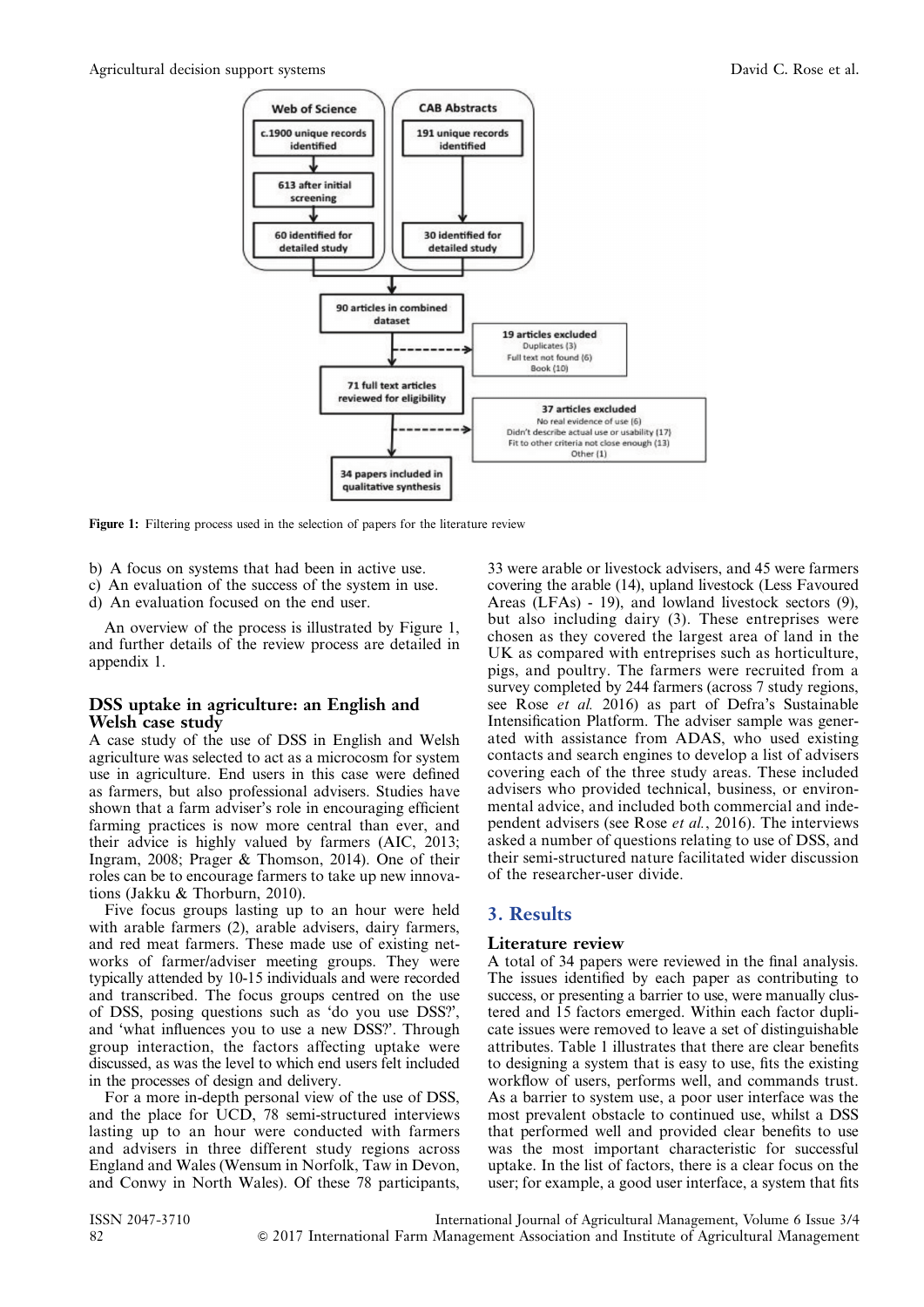#### <span id="page-3-0"></span>Table 1: Results from literature review

| <b>Factor heading</b>                             | Number of times each factor listed in final article set |              |       |
|---------------------------------------------------|---------------------------------------------------------|--------------|-------|
|                                                   | As success factor                                       | As a barrier | Total |
| Usability/UI design                               | 18                                                      | 16           | 34    |
| Fit to task/workflow                              | 16                                                      | 14           | 30    |
| Clear benefits to use                             | 19                                                      |              | 22    |
| Trust/confidence in system                        |                                                         |              | 17    |
| Integration with existing systems/databases       |                                                         |              |       |
| User-focused design                               |                                                         |              | 10    |
| Organisational/peer support                       |                                                         |              |       |
| Decision support design                           |                                                         |              | 8     |
| Responsiveness to user comment/issues with system |                                                         |              |       |
| Training/launch timing                            |                                                         |              |       |
| <b>Technical support</b>                          |                                                         |              |       |
| Marketing                                         |                                                         |              |       |
| Job security/job status                           |                                                         |              |       |
| Access to software/hardware                       |                                                         |              |       |
| Keeping knowledge data/current                    |                                                         |              |       |

end user workflow, user-focused design, responsiveness to user, and peer support. This suggests that better UCD of systems would be beneficial.

## Case study of DSS use in UK agriculture

Although Oliver et al., (2012) suggest that agricultural research has shifted towards participatory methods for both the design and implementation of DSS, the empirical case study used here suggests that lessons are still not being widely learned. On UCD, data from both the focus groups and interviews suggested that user-focused practices were not widely utilised. A common theme referred to the perceived divide between developers (including researchers) and end users. The lack of interaction between these two groups therefore restricted the extent to which users were consulted. One arable adviser argued that:

'Decision support tools aren't about giving advice to individual farms, they're just about taking knowledge from clever people's heads and then building a computer programme.' (Arable adviser, focus group)

This viewpoint was backed up by several farmers, including a farmer in Devon. He argued:

'I'm perfectly happy to come to your university and give a lecture in common sense. I learn from the university of life. Sometimes I feel the researchers who design these things need a bit of common sense. Ask yourself will it work on a farm? Have I ever visited an actual farm?' (Lowland livestock farmer, Taw, 10011)

Similar responses were received in several interviews. For example, a farmer was annoyed by the lack of engagement from developers of systems:

'I've been doing this forty years, you get some academic who's come out of college last year and they're telling me what to do. I just laugh at them, I think you stupid idiot you haven't got a clue.' (LFA farmer, Conwy, 20034)

Further discussion in both focus groups and interviews illuminated the impacts of the farmer/researcher divide, but also highlighted the value of trusted advisers (e.g. agronomists, vets) in contrast to 'outsider' researchers.

Indeed, throughout the research it was clear that trusted advisers were key to the use of decision support systems (Rose et al., 2016), as noted by other studies of system uptake (Evans et al., 2017).

As a result of low user engagement, technical support tools were designed that were not easy to use or tried to solve the wrong questions. Or DSS required long hours in the office to operate effectively, which did not fit the workflow of small-scale farmers who ''make their money getting outside and getting stuck-in'' (Red Meat Focus Group). There was also a lack of trust between farmers and researchers.

These opinions reinforce the claim by Parker and Sinclair (2001) that design of DSS is not always usercentred. They remind us of the 'transfer of technology' approach; one in which a sophisticated system is designed in an ivory tower, assumed to be useful for end users, and rolled out with little regard for end user involvement or the decision environment into which the system is launched.

# 'ToolX' – a User-Centred Nutrient Management System

A farm adviser was interviewed who provided advice to local farmers about using DSS. He encountered problems with a specific software package, which was designed to help farmers with nitrogen application. This package answered relevant questions, and it was free to download. However, it was not easy to use. Echoing criticisms of the systems from other interviewees who described it as a 'nightmare' (Livestcok adviser, 2), the adviser reported that:

'I had 27 farmers in the programme. The first day I would think by the evening most people had lost it. So I did another one and within six hours they had lost it again. Farmers couldn't understand it, they could hold the information for about half a day. So, I gave up on it and decided to design my own.' (Livestock adviser, Taw, 11)

Interviewees suggested that the original system design had made little use of end users. In order to improve the user interface, the adviser set out to involve end users throughout the design of a new system ('ToolX').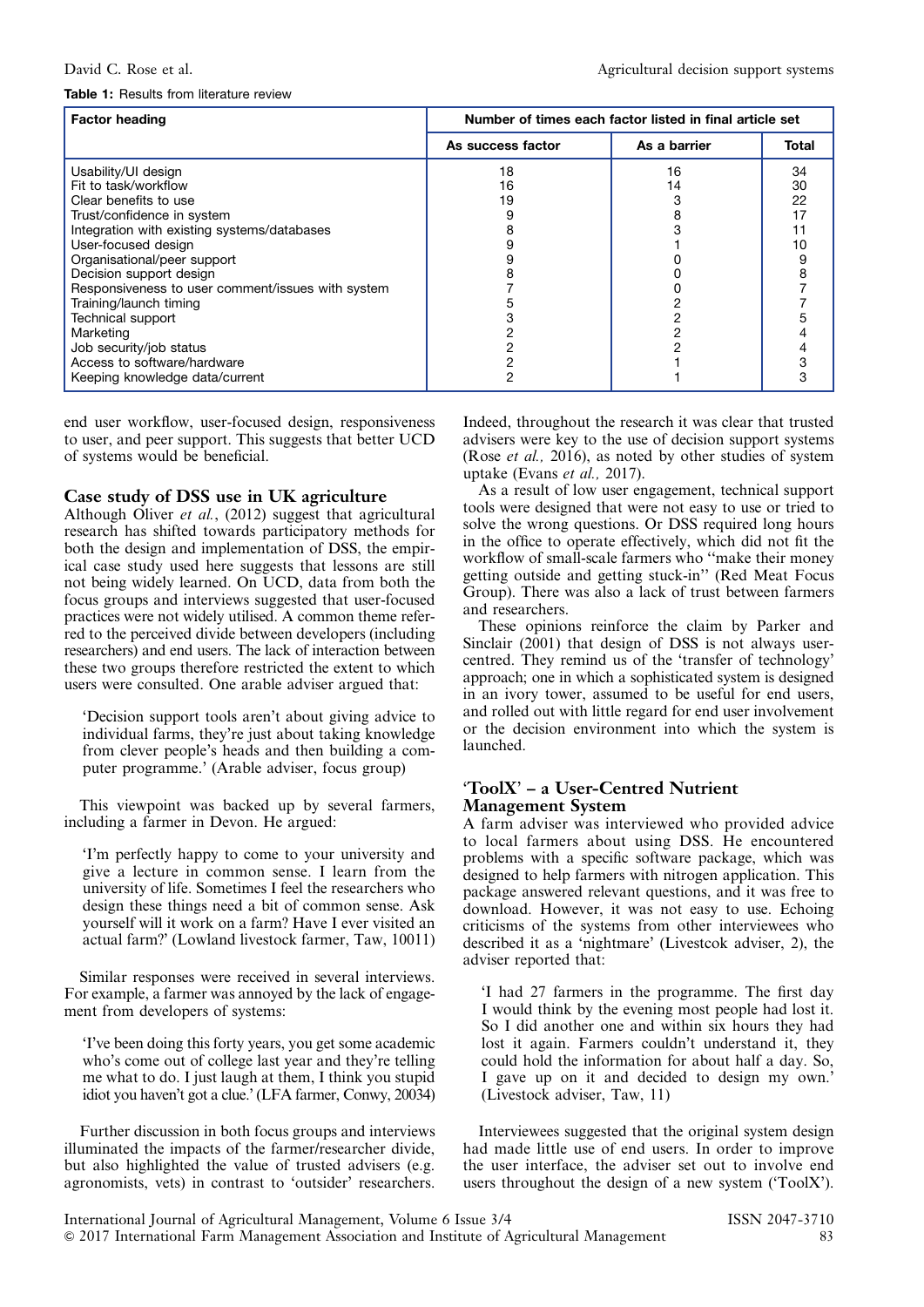Agricultural decision support systems  $\Box$  David C. Rose et al.

Crucially, however, he approached the design of a new prototype from a user perspective. He had learned to see flaws in the old system as a result of end user input, and therefore his initial work on the new tool was driven by the user.

Initially, the new system was designed in a basic  $\text{Excel}^{\odot}$ spreadsheet. This was then taken to local farms for input from farmers, as illustrated by the following extract:

'We tried this basic design on farmers. From the very beginning farmers had to test it and use it. We asked them see if you can go and break it and then come back to us with things. One comment was you've forgotten to put a decimal point in these values!' (Livestock adviser, Taw, 11)

Over the course of the design project, farmers made several suggestions including, (1) changing the given units, (2) improving the ease of data entry, (3) allowing mistakes to be undone easily, (4) providing the ability to deal with multiple fields at any one time, (5) ensuring that a technical helpine was set up. By tweaking the design to take into account these user preferences, initial trials seemed positive. The adviser stated that 'within 10 minutes most farmers can crack this and even if they don't look at it for a while, even for three months, they can go straight back into it'. Whilst some caution may be prudent in announcing success before widespread uptake, the UCD process seemed to have satisfied some of the important determinants of uptake identified in [Box 1](#page-1-0) and [Table 1;](#page-3-0) specifically, usability, user-focused design, technical support, and responsiveness to user. Furthermore, trust was built through the design process.

# 4. Discussion

Returning to the top ten factors identified in [Table 1,](#page-3-0) UCD processes would seem to be highly relevant. Taking these in turn, it is possible to see how UCD could contribute to success in each category:

- 1. Usability defined in HCI literature (ISO 9241-11) as 'the extent to which a product can be used to achieved specific goals with effectiveness, efficiency, and satisfaction in a specific context of use.' Evidence from HCI shows that UCD approaches achieve good usability (Andreasson et al., 2015). Systems will be more effective and efficient, and users more satisfied if they play a role in development.
- 2. Good fit to the decision task and workflow since developers will have a clear understanding of the decision-making environment and how the decision maker(s) would like the systems to fit in.
- 3. Demonstrable value since only systems that offered value would be supported by users. Their input would ensure that the right questions were answered.
- 4. Trusted output Trust in DSS output can be increased by participation in its design (Guillaume et al., 2016).
- 5. Integration with other systems used within the task  $$ through interaction with users, developers will understand what other systems the DSS needs to work with.
- 6. User-focused design the outcome of a UCD approach.
- 7. Peer support a good UCD strategy can bring together users and facilitate knowledge exchange (Oliver et al., 2017).
- 8. Decision support design the mechanisms by which decisions are supported (graphics, data, layout, extent of interactivity, etc) will be directly linked to need.
- 9. Responsiveness to user awareness of the expectations of a range of users supports flexible and responsive design.
- 10. Training understanding of existing levels of knowledge will inform training and participant users will have the knowledge to train others.

The apparent success attributed to the UCD of 'ToolX', for example, mirrors other research projects in agriculture that have encouraged participatory engagement. It is encouraging to see that some examples are recent in nature, and therefore perhaps the user-cented design message is getting across. Oliver et al. (2017), for example, report on a stakeholder-driven approach to the development of a DSS to visualize  $E$ . *coli* risk on agricultural land. By using a series of stakeholder workshops at every stage of the project (conception, design, testing, and plans for continued engagement), the developers were able to design a relevant tool with strong usability. Feedback was welcomed throughout the project and the tool was adjusted in line with user preferences (e.g. desire for ease of use). The process built trust and an excellent rapport between researchers and users. The ability of users to scrutinize decision support systems, and suggest refinement, is also mentioned by Bruce (2016) and Lacoste and Powles (2016) as important in system design. Furthermore, Guillaume et al. (2016) suggest that a participatory approach can help to build trust, which far outweighs the inconvenience of a more time-consuming research project. Oliver *et al.* (2017, 233) conclude with the argument that involving stakeholders within all stages of...design... from inception and idea formulation through to testing, is critically important'.

In addition, Rossi et al. (2014) report on a project to design a DSS ('vite.net'<sup>®</sup>) for vineyard farmers in Italy. By involving potential users during its development, researchers were able to gain insights into how users make decisions, and where their tool might fit in with their decision-making routines. Feedback suggested that potential users were likely to use vite.net<sup>®</sup>, but the paper did not investigate continued uptake in the long-term. Higgins (2007) also illustrates how participatory engagement with farmers helped a Dairy Planning Software (DPS) system Australia. In this project, farmers were invited to workshops to input their own data and the DPS was configured according to this. This made the tool relevant to particular users and gave the farmers ownership of the process. As a result, farmers gained validation of their knowledge and felt empowered by being included in the project. The workshops also enabled farmers to give feedback on the tool, and the DPS was modified in response to criticisms.

The problem with such studies, and the major caveat of this paper, is the lack of long-term engagement with the effects of UCD. For the project described by Higgins (2007), for example, Eastwood et al. (2012) suggests that there was limited continued engagement with farmers. Likewise, Oliver et al. (2012) argued for the adoption of a specific user-centred strategy of DSS development in Devon (UK), but were not able to test this in the long-term. Certainly, more research is needed that traces a UCD project from conception through delivery and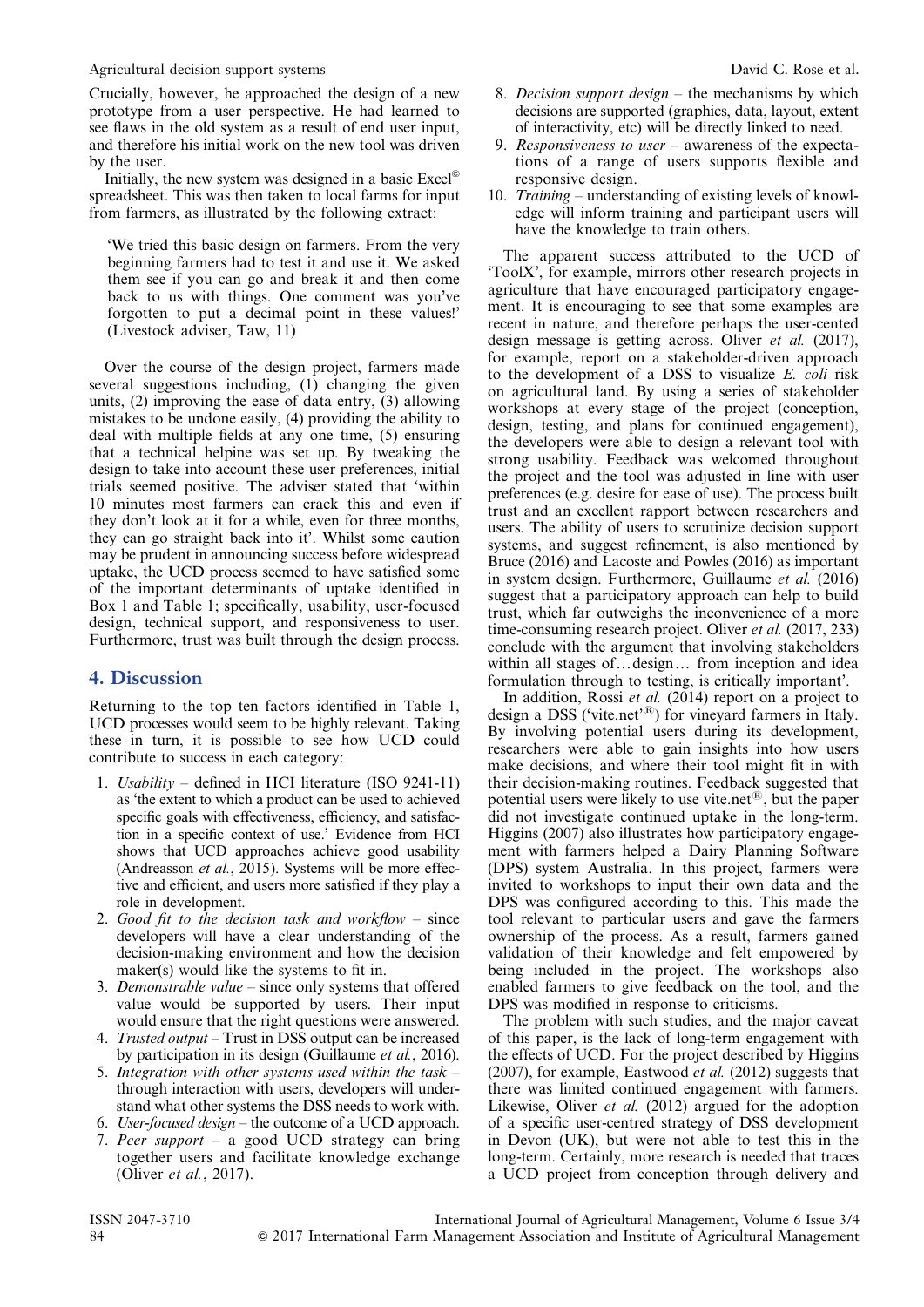<span id="page-5-0"></span>onwards to investigate whether there is sustained used. It is worth noting also that trade-offs between including the views of stakeholders and sticking within a design timetable may be needed, and furthermore designers should have some capacity to innovate since they are best placed to know about technical possibilities (Santoro et al. 2013). If we are to accept, however, that the UK case study presented here illustrates many of the same UCD flaws identified by Parker and Sinclair (2001), the experiences of farmers in relation to DSS do not seem to have changed. It is interesting to ask why UCD might not be practised widely.

Lack of knowledge and skills about how to do UCD may be a factor (Lindblom et al., 2017). DSS in agriculture are rarely if ever developed by an established software design team, particularly in the case of a universitydriven piece of work. There may be some commercial software development experience within a DSS design team but very often, in the UK at least, the developers will be a small team of scientists which includes, or has access to, individuals with programming capability. It is unlikely that any of the team will have knowledge of UCD methods even if they contain experienced software developers (Lindblom et al., 2017). Indeed, even in mainstream software development it has been shown that the majority of mainstream software organizations perform few usability engineering activities or none at all.

The nature of funding might also be an issue. Since the mid 1980's the funding for agricultural science in the UK and elsewhere has moved away from industry focused research institutes and into universities. At the same time the pressure on researchers to publish has increased and sums of money spent on agricultural research has decreased (Leaver, 2010). Weighing up the costs of UCD against the less tangible benefit of user uptake, a factor which is of less value to the UK research scientist than a peerreviewed publication (Bruce, 2016), then it is perhaps not surprising that UCD is not widely employed. Even when user involvement has been specified by the funding agency, the level of participation or influence by the users on the final design may be less than optimum. Since DSS, therefore, are being designed in research institutions away from the farm environment in which they are used, the practical decision-making environment is not well understood. Decision support context assessments (Fig 2) are rarely carried out and this increases the chances of poor design.

#### Encouraging UCD of agricultural DSS

Based on the findings, four recommendations are suggested to improve the quality of UCD of DSS in agriculture and beyond.

#### 1. Promote user-centred design practices

Providing guidance for developers to take UCD seriously from the outset, will help to prevent costly uptake problems at a later stage. The how, why, and when of user involvement are important concepts to clarify with those engaged in DSS development; particularly since studies show a link between user engagement, which uses good communication and focuses on stimulating learning, and uptake of DSS (Evans et al., 2017; Oliver et al., 2017; Rodela *et al.*, 2017). For those developers who are not familiar with effective user facilitation approaches, several useful guides exist on how to engage stakeholders effectively (see review by Reed, 2017). As research by Lynch and Gregor (2004) shows, it is the depth of user influence on design, rather than simple participation that is important. Developers need to be helped to understand not only the benefits of engaging with users during a project (Lindblom et al., 2017), but also at the concept stage and after implementation. Funders and development teams alike need to be made aware that on-farm installation of a DSS is only the beginning of the story (Eastwood et al., 2012), as the lack of continued engagement is responsible for many failed projects. After installation, a DSS must be consistently updated to maintain accuracy (not easy if funding ceases) and developers need ways to maintain the motivation and skills of farmers.



Figure 2: Key Stages in a Decision Support Context Assessment – 1) Who is the user? – identify a clear user, understand their workflows, and ask about their needs; these will vary for different types of farmers, 2) Why should they want to use it? – scientifically, the system might be robust and impressive, but ask whether there is a need for it from a farmer/adviser [user] perspective – asking users whether they need it would help! 3) Can they use it? – test whether users are able to use it effectively; also find out whether users can practically use it in a given setting (e.g. is there internet access on-farm?), 4) Is it easy to use? – related to point 3, however there is a distinction between merely being able to use it, and the ability to use it easily – ask about user design preferences and test tools on actual users rather than like-minded colleagues, 5) Is there a delivery plan? – ask how farmers/ advisers [users] will find out about the system. This might involve making use of existing trusted peer and adviser networks, (6) What is the legacy? – if the tool needs to be consistently updated to maintain relevance, then consider how to do this once funding ends.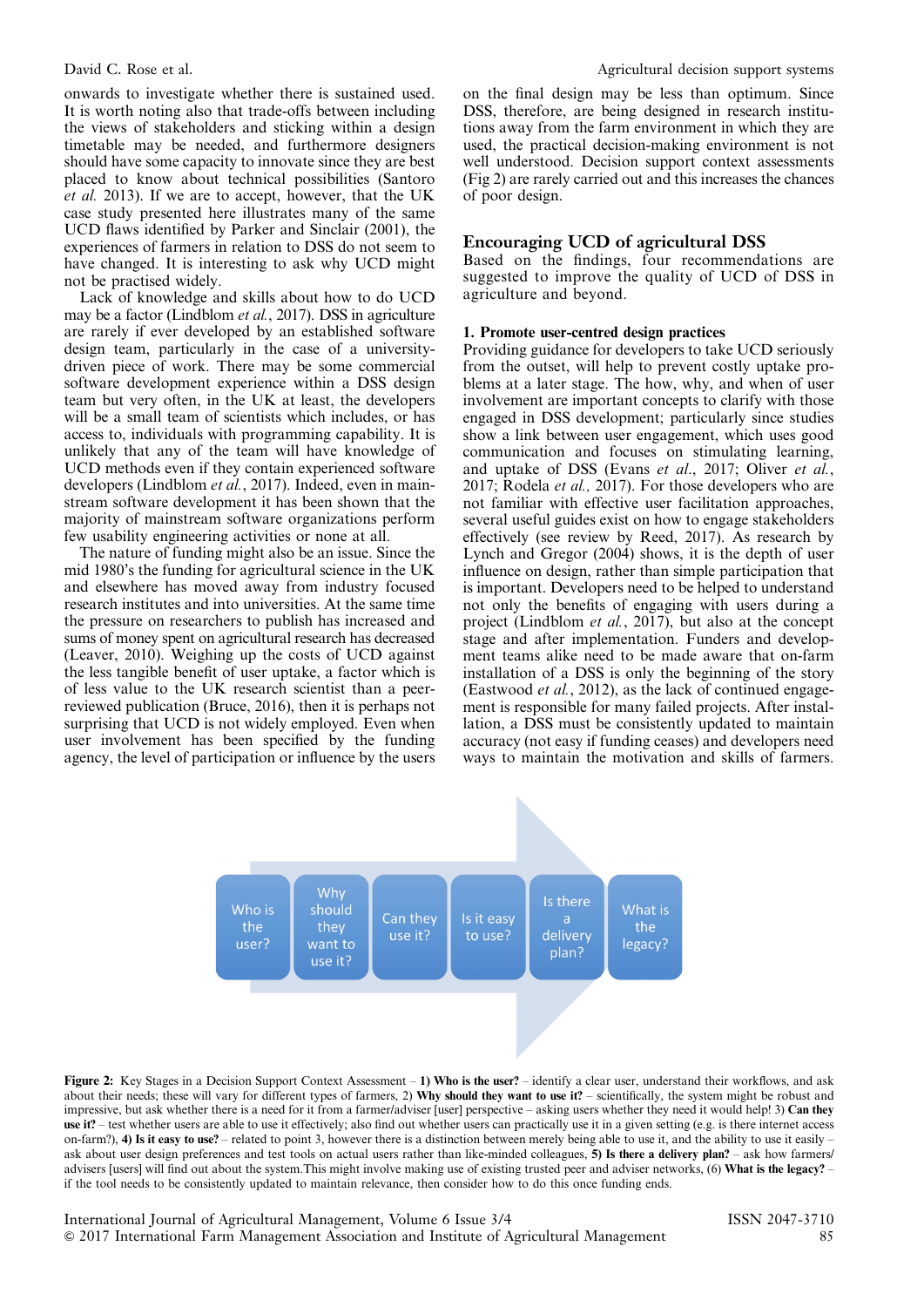#### Agricultural decision support systems  $\Box$  David C. Rose et al.

The nature of funding within this sector in the UK has increasingly placed the task of communicating science on an academic group who have little regular direct contact with end-users. Funding bodies should insist that a 'decision support context assessment' ([Figure 2](#page-5-0)) is undertaken before the design and delivery of a DSS to ensure impact. This will prevent the costly and time-intensive design of unsuitable systems.

#### 2. Encourage cross-disciplinary collaboration with HCI researchers

Lindblom et al. (2017) argue that HCI researchers could take a greater interest in agriculture. The knowledge of how to design appropriate and useable systems contained within HCI could be usefully shared with agricultural researchers and developers of decision support. This requires engagement from both communities and a commitment to multi-disciplinary research collaborations, encouraged by the funding landscape.

#### 3. Undertake decision support context asssessments

In addition to promoting the need for UCD, designers of agricultural DSS will need guidance on how to do it. As shown by Allen *et al.* (2017), even when user-centred methods have been used, projects still suffer from a mismatch between stakeholder and researcher expectations. Furthermore, a review by Rodela *et al.*  $(2017)$ found that existing user engagement exercises were not underpinned by a coherent methodology. As the results in our study indicate, many systems are poorly targeted, and do not include the end user. From a relevance and usability perspective, systems therefore ask the wrong questions and do not solve problems in an efficient, effective, and satisfactory way.

Given the largely non-commercial and/or low budget nature of DSS development, the solution to this problem may be to create freely available templates (i.e. outlines of UCD tasks with instructions suited to specific types of project), or basic guides to UCD to support developers. These templates would need to be flexible enough to meet the varying demands of a range of project sizes and user access capability, cost-efficient to encourage use (Kujala, 2003), and sufficiently detailed to support a team without any prior knowledge or experience of UCD (Lindblom et al., 2017). A basic template for a 'decision support context assessment', illustrated in [Figure 2,](#page-5-0) should be used by designers throughout the project, and funders should make grant holders report on whether, and how, they have considered each stage. We consider the process outlined in [Figure 2](#page-5-0) to be relevant for the design of DSS in all fields; crucially, the user must be involved at every stage.

The template shown in [Figure 2](#page-5-0) encourages the engagement of end user at an upstream stage, and key user facilitation skills are required (see Reed *et al.*, 2017). This approach, described by Santoro et al. (2013) as 'involve to improve' may create better prototypes, as in the case of 'ToolX', and ultimately better final products. Following each stage on [Figure 2](#page-5-0) will satisfy many of the key enablers of success found in the literature review and UK case study; including ensuring that systems (1) fit farm workflows, (2) are easy to use, (3) perform a useful function, (4) are trusted, and (5) can integrate with other systems. These categories are satisfied because a decision support context assessment enables the developer to understand the end user, find out who they are, what problems they need solving, what their preferences are for useful interfaces, and where systems can fit into their existing workflows. This user-centred mentality is vital in the future design of DSS to ensure that we move away from a situation where 'clever people' are designing systems 'in their heads' (arable adviser in focus group), which are then unsuitable for use in practice.

## 4. Understand the governance of on-farm decision-making

As part of a decision support context assessment, developers need to discover the different actors making key on-farm decisions. This will always include the farmer, but it will also usually encompass a wider selection of actors, including paid professional advisers, industry representatives, and other trusted indviduals (AIC, 2013; Ingram, 2008; Prager and Thomson, 2014). Some of these groups, particularly paid professional advisers, will be more likely to use DSS that farmers (Evans *et al.*, 2017; Rose *et al.*, 2016). Since these individuals are usually trusted by farmers (Ingram, 2008; Evans et al., 2017), mainly due to long-standing personal relationships, developers of DSS should make use of these existing trusted networks when delivering products. Building trusted relationships with such key knowledge brokers may allow developers to forge more trusted relationships with farmers by association.

# About the authors

David Rose is an environmental geographer interested in the interactions between knowledge, technology, policy, and practice in the environmental sphere.

Caroline Parker's specific research expertise lies in the area of user centred software development approaches and in the presentation of information to support decision making. Her most recent decision based research takes a step back from problem specific DSS work and looks instead at the generic issues facing non-expert users of decision support data.

Joe Fodey was reference librarian at Glasgow Caledonian University.

Caroline Park is the managing director of Carallys Research and Consulting which focuses on the digital media space. At Glasgow Caledonian University she was a Human Factors specialist in multidisciplinary team of scientists and technologists working on the development of new software.

William Sutherland is the Miriam-Rothschild Chair of Conservation Biology at the University of Cambridge. He is interested in the use of evidence in policy.

Lynn Dicks is a Senior Research Fellow at the University of East Anglia, specialising in agri-environmental work for pollinators.

# Acknowledgements

Research funded by Defra's Sustainable Intensification Platform (Code LM0201). WJS thanks Arcadia, LVD was funded by the UK Natural Environment Research Council under the Biodiversity and Ecosystem Service Sustainability (BESS) programme, grant code NE/K015419/1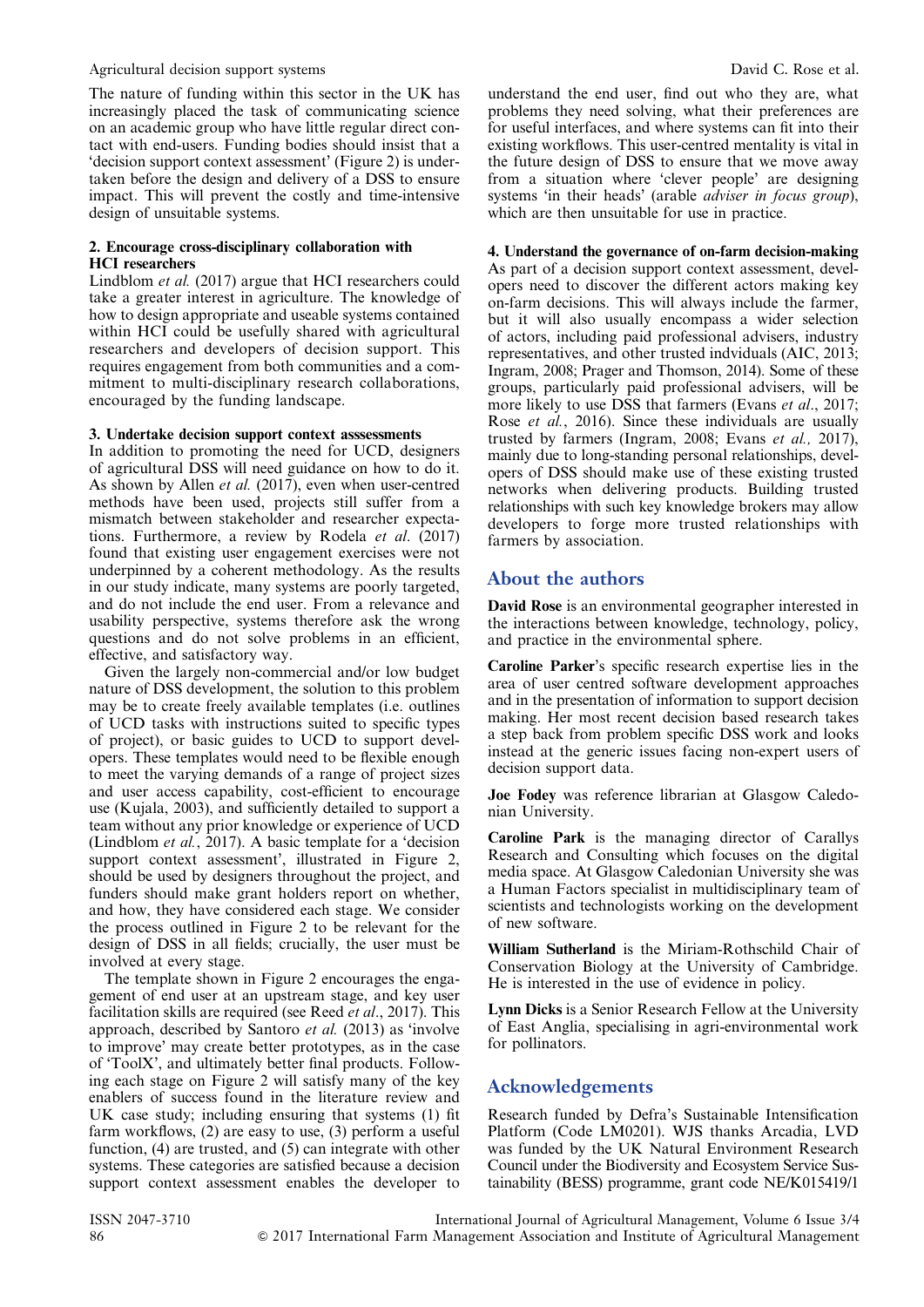and NE/N014472/1. We acknowledge Susan Twining, Charles Ffoulkes, Matt Lobley, Michael Winter, and Carol Morris, and others on the Defra SIP project.

# REFERENCES

- AIC (2013). The Value of Advice Report, [https://www.agindus](https://www.agindustries.org.uk/latest-documents/value-of-advice-project-report/) [tries.org.uk/latest-documents/value-of-advice-project-report/](https://www.agindustries.org.uk/latest-documents/value-of-advice-project-report/)
- Allen, W., Cruz, J. and Warburton, B. (2017). How Decision Support Systems Can Benefit from a Theory of Change Approach. Environmental Management 59 (6), 956–965, doi: [10.1007/s00267-017-0839-y.](http://dx.doi.org/10.1007/s00267-017-0839-y)
- Alvarez, J. and Nuthall, P. (2006). Adoption of computer based information systems: The case of dairy farmers in Canterbury. NZ, and Florida, Uruguay, Computers and Electronics in Agriculture 50, 48–60, https://doi.org/10.1016/j.compag. 2005.08.013.
- Andreasson, R., Lindblom, J. and Thorvald, P. (2015). Towards an increased degree of usability work in organizations. Procedia Manufacturing 3, 5739–5746, doi: 10.1016/j.promfg. 2015.07.814.
- Aubert, B.A., Schroeder, A. and Grimaudo, J. (2012). IT as enabler of sustainable farming: An empirical analysis of farmers' adoption decision of precision agriculture technology. Decision support systems 54, 510–520, https://doi.org/ 10.1016/j.dss.2012.07.002.
- Bruce, T.J.A. (2016). The CROPROTECT project and wider opportunities to improve farm productivity through webbased knowledge exchange, Food and Energy Security 5 (2): 89–96, doi: 10.1002/fes3.80.
- Cooper, A. (1999). The Inmates are Running the Asylum: Why High-tech Products Drive Us Crazy and How to Restore the Sanity, Sams Publishing, USA.
- Dicks, L.V., Walsh, J.C. and Sutherland, W.J. (2014). Organising evidence for environmental management decisions: a '4S'hierarchy. Trends in Ecology & Evolution 29, 607–613, https://doi.org/10.1016/j.tree.2014.09.004.
- Eastwood, C., Chapman, D. and Paine, M. (2012). Networks of practice for co-construction of agricultural decision support systems: Case studies of precision dairy farms in Australia. Agricultural Systems 108, 10–18, https://doi.org/10.1016/ j.agsy.2011.12.005.
- Evans, K., Terhorst, A. and Ho Kang, B. (2017). From Data to Decisions: Helping Crop Producers Build Their Actionable Knowledge. Critical Reviews in Plant Sciences 36 (2) 71–88, DOI: 10.1080/07352689.2017.1336047.
- Guillaume, M., Houben, P., Stilmant, D. and Van Damme, J. (2016). Co-designing a decision-support tool with farmers as the basis for a participatory approach, BAM 2016  $5<sup>th</sup>$  Belgian Agroecology Meeting.
- Higgins, V. (2007). Performing Users: The Case of a Computer-Based Dairy Decision-Support System. Science, Technology & Human Values 32, 263–286, https://doi.org/10.1177/0162 243906298350.
- Ingram, J. (2008). Agronomist–farmer knowledge encounters: an analysis of knowledge exchange in the context of best management practices in England. Agriculture and Human Values 25, 405–418, https://doi.org/10.1007/s10460-008-9134-0.
- ISO 9241-11 (1998). Guidance on usability. Geneva, Switzerland: International Organization for Standardization.
- Jakku, E. and Thorburn, P. (2010). A conceptual framework for guiding the participatory development of agricultural decision support systems. Agricultural Systems 103, 675–682, https://doi.org/10.1016/j.agsy.2010.08.007.
- Jones, J. (1993). Decision support systems for agricultural development, Systems approaches for agricultural development. Springer, pp. 459–471.
- Kerselaers, E., Rogge, E., Lauwers, L. and Van Huylenbroeck, G. (2015). Decision support for prioritising of land to be preserved for agriculture: Can participatory tool development help? Computers and Electronics in Agriculture 110, 208–220, https://doi.org/10.1016/j.compag.2014.10.022.
- Kragt, M.E. and Llewellyn, R.S. (2014). Using a Choice Experiment to Improve Decision Support Tool Design. Applied Economic Perspectives and Policy 36 (2), 351–371, https:// doi.org/10.1093/aepp/ppu001.
- Kujala, S. (2003). User involvement: a review of the benefits and challenges. Behaviour & Information Technology 22, 1–16, http://dx.doi.org/10.1080/01449290301782.
- Lacoste, M. and Powles, S.B. (2016). Beyond modelling: Considering user-centred and post-development aspects to ensure the success of decision support system. Computers and Electronics in Agriculture 121, 260–268, https://doi.org/ 10.1016/j.compag.2016.01.003.
- Leaver, J. (2010). Support for Agricultural R&D is Essential to Deliver Sustainable Increases in UK Food Production. All-Party Parliamentary Group on Science and Technology in Agriculture.
- Lindblom, J., Lundström, C., Ljung, M. and Jonsson, A. (2017). Promoting sustainable intensification in precision agriculture: review of decision support systems development and strategies. Precision Agriculture 18, 309–331, https://doi.org/ 10.1007/s11119-016-9491-4.
- Lynch, T. and Gregor, S. (2004). User participation in decision support systems development: Influencing system outcomes. European Journal of Information Systems 13, 286–301, https://doi.org/10.1057/palgrave.ejis.3000512.
- McCown, R.L. (2002). Changing systems for supporting farmers' decisions: problems. paradigms, and prospects, Agricultural Systems 74, 179–220, https://doi.org/10.1016/ S0308-521X(02)00026-4.
- Oliver, D.M., Fish, R.D., Winter, M., Hodgson, C.J., Heathwaite, A.L. and Chadwick, D.R. (2012). Valuing local knowledge as a source of expert data: farmer engagement and the design of decision support systems. Environmental Modelling & Software 36, 76–85, https://doi.org/10.1016/j.envsoft.2011. 09.013.
- Oliver, D.M., Bartie, P.J., Louise Heathwaite, A., Pschetz, L. and Quillam, R.S. (2017). Design of a decision support tool for visualising E. coli risk on agricultural land using a stakeholderdriven approach. Land Use Policy 66, 227–234, https://doi. org/10.1016/j.landusepol.2017.05.005.
- Parker, C.G. and Sinclair, M.A. (2001). User-centred design does make a difference. The case of decision support systems in crop production, Behaviour & Information Technology 20, 449–460, http://dx.doi.org/10.1080/01449290110 089570.
- Prager, K. and Thomson, K. (2014). AKIS and advisery services in the United Kingdom. Report for the AKIS inventory (WP3) of the PRO AKIS project. James Hutton Institute.
- Reed, M.S., Vella, S., Challies, E., de Vente, J. and Frewer, L., et al. (2017). A theory of participation: what makes stakeholder and public engagement in environmental management work? Resoration Ecology, DOI: 10.1111/rec.12541.
- Rodela, R., Bregt, A.K., Ligtenberg, A., Pérez-Soba, M. and Verweij, P. (2017). The social side of spatial decision support systems: Investigating knowledge integration and learning. Environmental Science & Policy 76, 177–184, https://doi.org/ 10.1016/j.envsci.2017.06.015.
- Rose, D.C., Sutherland, W.J., Parker, C.G., Morris, C., Lobley, M., Winter, M., Ffoulkes, C., Twining, S., Amano, T. and Dicks, L.V. (2016). Decision Support Tools in Agriculture: Towards Effective Design and Delivery, Agricultural Systems, DOI: 10.1016/j.agsy.2016.09.009.
- Rossi, V., Salinari, F., Poni, S., Caffi, T. and Bettati, T. (2014). Addressing the implementation problem in agricultural decision support systems: the example of vite. net $^{\circledR}$ , Computers and Electronics in Agriculture 100, 88–99, https://doi.org/ 10.1016/j.compag.2013.10.011.
- Santoro, F., Tonino, M., Torresan, S., Critto, A. and Marcomini, A. (2013). Involve to improve: a participatory approach for a Decision Support System for coastal climate change impacts assessment. The North Adriatic case, Ocean & Coastal Management 78, 101–111, https://doi.org/10.1016/j.oceco aman.2013.03.008.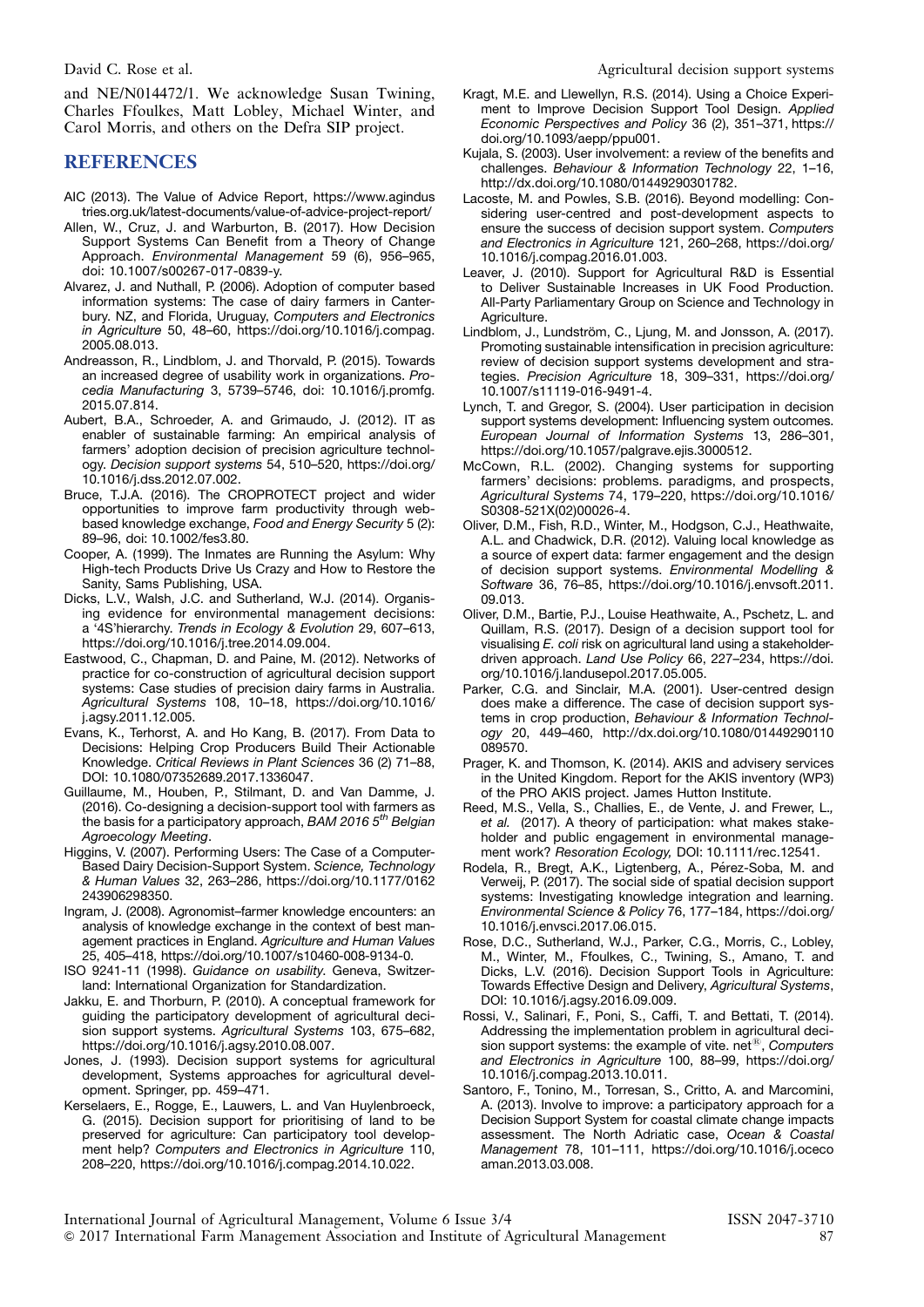Agricultural decision support systems  $\Box$  David C. Rose et al.

- Thursky, K.A. and Mahemoff, M. (2006). User-centered design techniques for a computerised antibiotic decision support system in an intensive care unit. International Journal of Medical Informatics 76, 760–768, DOI: 10.1016/j.ijmedinf. 2006.07.011.
- van Delden, H., Seppelt, R., White, R. and Jakeman, R.W. (2011). A methodology for the design and development of integrated models for policy support. Environmental Modelling and Software 26 (3), 266–279, https://doi.org/10.1016/ j.envsoft.2010.03.021.
- van der Heide, I., van der Noordt, K., Proper, K., Schoemarker, C., van den Berg, M. and Hamberg-van Reenen, H.H. (2016). Implementation of a tool to enhance evidence-informed decision making in public health: identifying barriers and facilitating factors. Evidence & Policy: A Journal of Research,

Debate, and Practice 12 (2), 183–197, https://doi.org/10.1332/ 174426415X14356748943723.

- Weatherdon, L., Appeltans, W., Bowles Newark, N., Brooks, T.M. Fletcher, S., Garilao, C., Hirsch, T., Juffe-Bignoli, D., Regan, E., Reyes, K., Rose, D.C., Wilkinson, T. and Martin, C.S. (2017). Blueprints of effective biodiversity knowledge products that inform marine policy instruments and decision-making, Frontiers in Marine Science, https://doi.org/10.3389/fmars.2017.00096.
- Woolgar, S. (1990). Configuring the user: the case of usability trials. The Sociological Review 38 (51), 58–99, DOI: 10.1111/ j.1467-954X.1990.tb03349.x.
- Wu, H.W., Davis, P.K. and Bell, D.S. (2012). Advancing clinical decision support using lessons from outside of healthcare: an interdisciplinary systematic review. BMC Medical Informatics and Decision Making 12, 90, doi: 10.1186/1472-6947-12-90.